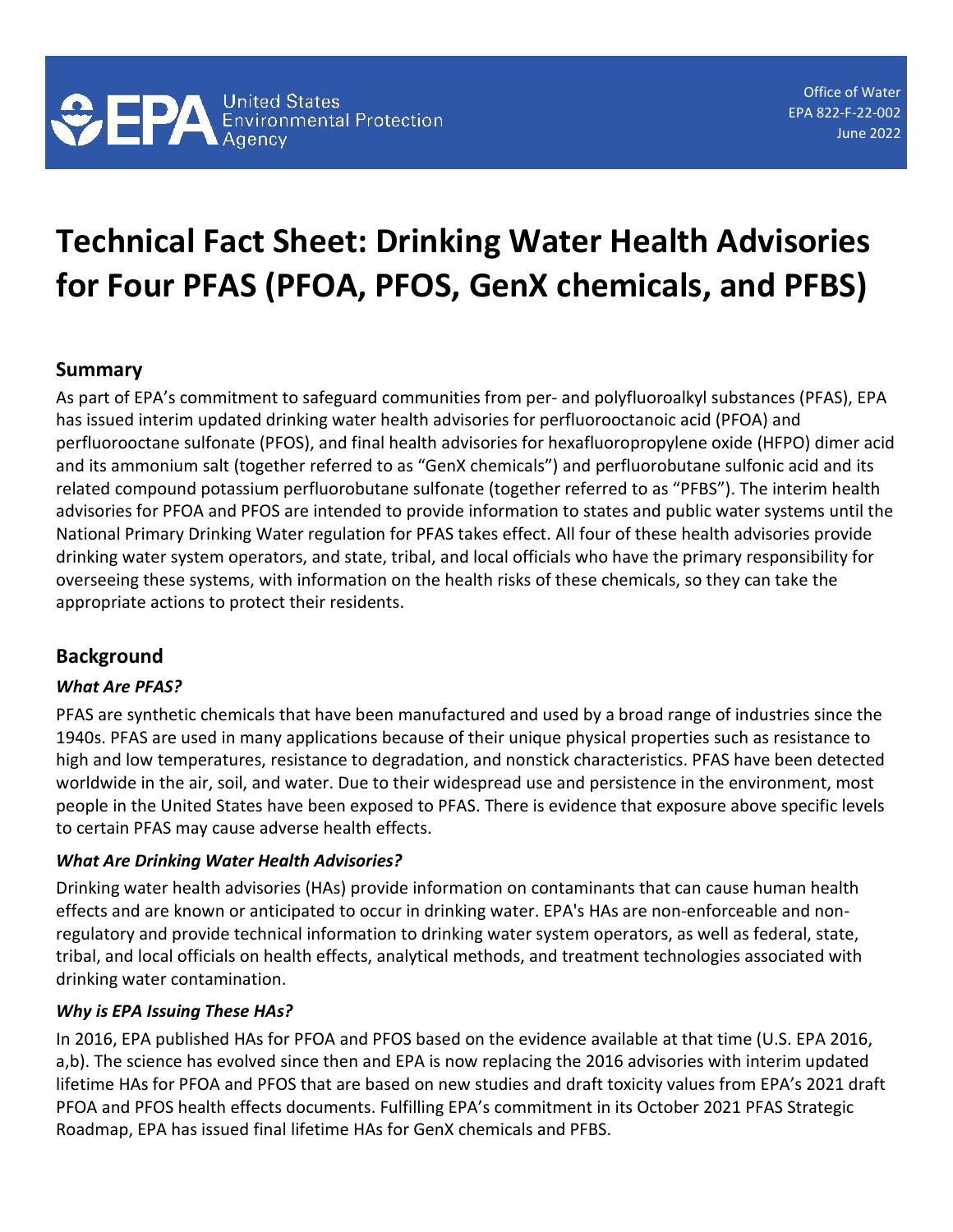#### *How Does EPA Calculate HAs?*

The following equation is used to derive a lifetime noncancer health advisory. A lifetime noncancer health advisory is designed to be protective of noncancer effects over a lifetime of exposure, including sensitive populations and life stages, and is typically based on data from experimental animal toxicity and/or human studies.

**Lifetime HA** = 
$$
\left(\frac{\text{RfD}}{\text{DWI-BW}}\right) * \text{RSC}
$$

Where:

**RfD** = chronic reference dose—an estimate (with uncertainty spanning perhaps an order of magnitude) of a daily oral exposure of the human population to a substance that is likely to be without an appreciable risk of deleterious effects during a lifetime.

**DWI-BW** = drinking water intake rate adjusted for body weight—the 90th percentile DWI for the selected population or life stage, adjusted for body weight (BW), in units of L/kg bw-day. The DWI-BW considers both direct and indirect consumption of tap water (indirect water consumption encompasses water added in the preparation of foods or beverages, such as tea or coffee).

**RSC** = relative source contribution—the percentage of the total oral exposure attributed to drinking water sources (U.S. EPA, 2000) where the remainder of the exposure is allocated to all other routes or sources.

## **What Types of Health Outcomes are Associated with Exposure to These Four PFAS, and How Did EPA Develop the HAs?**

### *PFOA and PFOS*

EPA is conducting extensive evaluations of human epidemiological and experimental animal study data to support the Safe Drinking Water Act (SDWA) National Primary Drinking Water Regulation for PFOA and PFOS. In November 2021, EPA released draft documents that summarize the updated health effects analyses for [EPA](https://sab.epa.gov/ords/sab/f?p=100:19:9687145615924:::RP,19:P19_ID:963)  [Science Advisory Board \(SAB\) review](https://sab.epa.gov/ords/sab/f?p=100:19:9687145615924:::RP,19:P19_ID:963) (U.S. EPA, 2021a, b). EPA evaluated over 400 studies published since 2016 and used new human health risk assessment approaches, tools, and models. Human studies have found associations between PFOA and/or PFOS exposure and effects on the immune system, the cardiovascular system, development (e.g., decreased birth weight), and cancer. The new published peer-reviewed data and draft EPA analyses (U.S. EPA, 2021a, b) indicate that the levels at which negative health outcomes could occur are much lower than previously understood when the agency issued its 2016 HAs for PFOA and PFOS (70 parts per trillion or ppt). EPA's 2021 draft non-cancer reference doses (RfDs) based on human epidemiology studies for various effects (e.g., developmental/growth, cardiovascular health outcomes, immune health) range from  $\sim$ 10<sup>-7</sup> to 10<sup>-9</sup> mg/kg/day. These draft RfDs are two to four orders of magnitude lower than EPA's 2016 RfDs of 2 x 10-5 mg/kg/day (U.S. EPA, 2021a, b).

The most sensitive non-cancer effect based on the draft EPA analyses, decreased immunity (i.e., decreased serum antibody concentrations after vaccination) in children in a human epidemiology study, was selected as the basis for the draft RfD (toxicity value) in the PFOA and PFOS health effects draft documents (U.S. EPA, 2021a, b). EPA used the draft RfD to derive the interim updated HAs for PFOA and PFOS. In the critical study, EPA selected the critical effect of decreased serum antibody concentration in children associated with increased serum PFOA and/or PFOS concentrations. EPA expects this critical effect to be protective of all other adverse health effects observed in humans because this adverse effect can reduce the protection afforded by vaccines after exposure to PFOA/PFOS during a sensitive developmental life stage and it yields the lowest point of departure (POD) (U.S. EPA, 2021a, b). For both PFOA and PFOS, an intraspecies uncertainty factor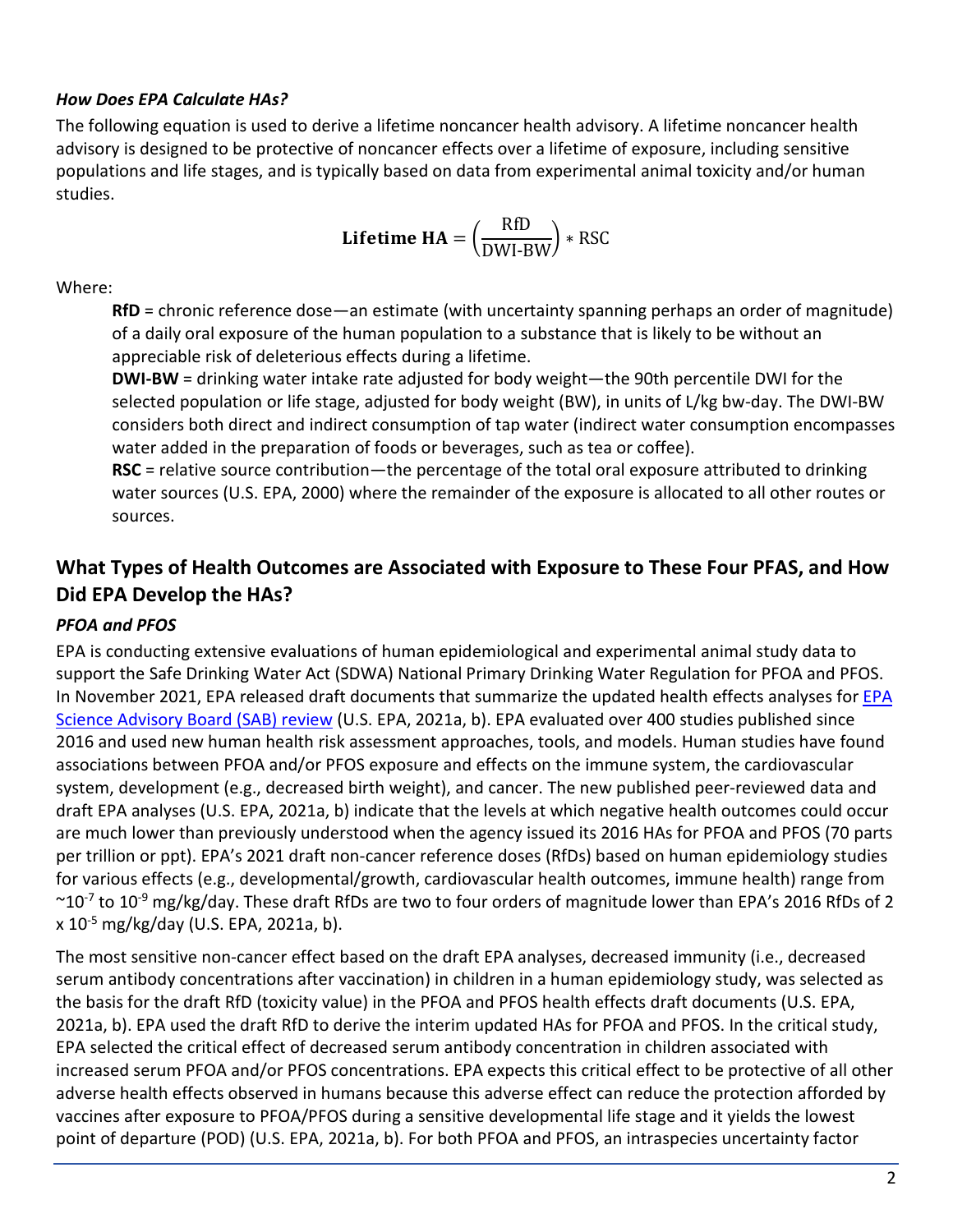(UF<sub>H</sub>) of 10 was applied to account for variability in the response within the human population (U.S. EPA, 2002). EPA identified children ages 0-5 years as a sensitive life stage, based on the critical study, and selected the corresponding DWI-BW. Based on a literature search of the available information on exposure sources and routes, EPA calculated the interim HAs for PFOA and PFOS using an RSC of 0.20, meaning that 20% of the exposure – equal to the RfD – is allocated to drinking water, and the remaining 80% is attributed to all other potential exposure sources (U.S. EPA, 2022a, b; U.S. EPA, 2000).

While there is evidence that PFOA is likely to be carcinogenic to humans, EPA has not derived a cancer risk concentration in water for PFOA at this time. For PFOS, there is suggestive evidence of carcinogenic potential in humans. Additional analyses of the cancer study data are ongoing for both PFOA and PFOS.

The underlying science that EPA used to develop the interim health advisories is currently undergoing SAB review, and therefore, these interim health advisories are subject to change. After receiving the SAB's final report, EPA will complete its revisions to address their feedback and recommendations, which could lead the agency to draw different conclusions than are reflected in the draft health effects analyses (U.S. EPA, 2021a, b). As a result, the interim health advisory levels for PFOA and PFOS (U.S. EPA, 2022a, b) could change. EPA may update or remove the interim health advisories for PFOA and PFOS upon finalization of the National Primary Drinking Water Regulation.

### *GenX Chemicals and PFBS*

EPA's final health advisories for GenX chemicals and PFBS are based on animal toxicity studies following oral exposure to these chemicals. Studies of exposure to GenX chemicals have reported health effects in the liver, kidney, immune system, development, as well as cancer. The most sensitive non-cancer effect among the available data was an adverse liver effect (constellation of liver lesions) (U.S. EPA, 2021c). This critical effect was the basis for the final chronic RfD which EPA used to derive the final HA for GenX chemicals. To develop the final chronic RfD for GenX chemicals, EPA applied a composite UF of 3,000 (i.e., 10X for intraspecies variability (UF<sub>H</sub>), 3X for interspecies differences (UF<sub>A</sub>), 10X for extrapolation from a subchronic to a chronic dosing duration (UF<sub>S</sub>), and 10X for database deficiencies (UF<sub>D</sub>)) (U.S. EPA, 2021c). EPA identified lactating women as an adult life stage with the greatest potential exposure from drinking water, based on the critical study, and selected the corresponding DWI-BW. EPA calculated the final HA for GenX chemicals using an RSC of 0.20, meaning that 20% of the exposure -- equal to the RfD -- is allocated to drinking water, and the remaining 80% is attributed to all other potential exposure sources (U.S. EPA, 2022c). There is suggestive evidence of carcinogenic potential of oral exposure to GenX chemicals in humans and the available data are insufficient to derive a cancer risk concentration in water for GenX chemicals.

For PFBS, animal studies have reported health effects on the thyroid, reproductive system, development, and kidney following oral exposure. The most sensitive non-cancer effect was an adverse effect on the thyroid (i.e., decreased serum total thyroxine) in newborn mice in a study with exposure throughout gestation in the mothers. This critical effect was the basis for the final chronic RfD which EPA used to derive the final HA for PFBS (U.S. EPA, 2021d; U.S. EPA, 2022d). EPA applied a composite UF of 300 (i.e., 10X for intraspecies variability (UF<sub>H</sub>), 3X for interspecies differences (UF<sub>A</sub>), and 10X for database deficiencies (UF<sub>D</sub>)) (U.S. EPA, 2021d). EPA identified women of child-bearing age as a sensitive life stage, based on the critical study, and selected the corresponding DWI-BW. EPA calculated the final HA for PFBS using an RSC of 0.20, meaning that 20% of the exposure – equal to the RfD – is allocated to drinking water, and the remaining 80% is attributed to all other potential exposure sources (U.S. EPA, 2022d). There were no studies identified that evaluated potential cancer effects after PFBS exposure so the potential for cancer effects after PFBS exposure could not be evaluated.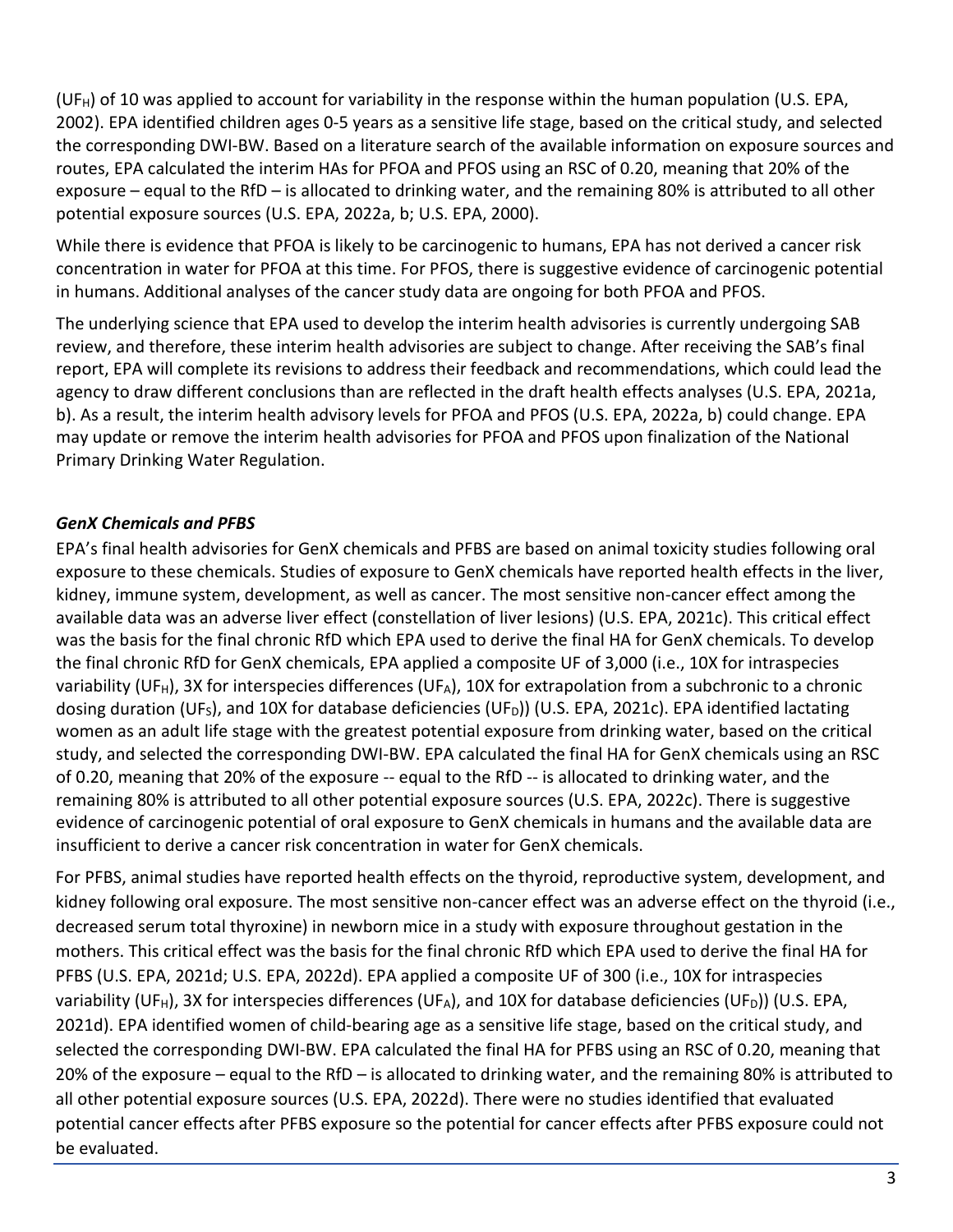# **What are the HAs for the four PFAS?**

| PFOA Interim Updated Health Advisory – Input Parameters and HA Value |              |              |                                                                                                                                                                                                                                                        |  |  |
|----------------------------------------------------------------------|--------------|--------------|--------------------------------------------------------------------------------------------------------------------------------------------------------------------------------------------------------------------------------------------------------|--|--|
| <b>Parameter</b>                                                     | <b>Value</b> | <b>Units</b> | <b>Source</b>                                                                                                                                                                                                                                          |  |  |
| Chronic RfD                                                          | $1.5E-9$     | mg/kg/day    | U.S. EPA, 2021a. Draft RfD based on developmental immune health outcome<br>(suppression of tetanus vaccine response in 7-year-old children). Human<br>epidemiological studies.                                                                         |  |  |
| DWI-BW                                                               | 0.0701       | $L/kg$ -day  | U.S. EPA, 2019. 90th percentile direct and indirect consumption of<br>community water, consumers-only population, two-day average, for children<br>ages 0 to <5 years based on 2005-2010 National Health and Nutrition<br>Examination Survey (NHANES). |  |  |
| <b>RSC</b>                                                           | 0.2          | N/A          | U.S. EPA, 2021a. RSC based on a review of the current scientific literature.                                                                                                                                                                           |  |  |

*PFOA Interim Updated Lifetime Health Advisory = 4E-09 mg/L or 0.004 ppt* **(EPA 2022a)**

| PFOS Interim Updated Health Advisory – Input Parameters and HA Value                                                                                                               |              |              |                                                                                                                                                                                                  |  |  |
|------------------------------------------------------------------------------------------------------------------------------------------------------------------------------------|--------------|--------------|--------------------------------------------------------------------------------------------------------------------------------------------------------------------------------------------------|--|--|
| <b>Parameter</b>                                                                                                                                                                   | <b>Value</b> | <b>Units</b> | <b>Source</b>                                                                                                                                                                                    |  |  |
| Chronic RfD                                                                                                                                                                        | 7.9F-09      | mg/kg/day    | U.S. EPA, 2021b. Draft RfD based on developmental immune health outcome<br>(suppression of diphtheria vaccine response in 7-year-old children). Human<br>epidemiological studies.                |  |  |
| DWI-BW                                                                                                                                                                             | 0.0701       | $L/kg$ -day  | U.S. EPA, 2019. 90th percentile direct and indirect consumption of<br>community water, consumers-only population, two-day average, for children<br>ages 0 to <5 years based on 2005-2010 NHANES. |  |  |
| <b>RSC</b>                                                                                                                                                                         | 0.2          | N/A          | U.S. EPA, 2021b. RSC based on a review of the current scientific literature.                                                                                                                     |  |  |
| $\mathcal{L}$ and $\mathcal{L}$ and $\mathcal{L}$ is the subset of the set of $\mathcal{L}$ and $\mathcal{L}$ and $\mathcal{L}$ and $\mathcal{L}$ and $\mathcal{L}$<br><u>nrac</u> |              |              |                                                                                                                                                                                                  |  |  |

*PFOS Interim Updated Lifetime Health Advisory = 2E-08 mg/L or 0.02 ppt* **(EPA 2022b)**

| GenX Chemicals Final Health Advisory - Input Parameters and HA Value              |              |              |                                                                                                                                                                                                                                                                       |  |  |
|-----------------------------------------------------------------------------------|--------------|--------------|-----------------------------------------------------------------------------------------------------------------------------------------------------------------------------------------------------------------------------------------------------------------------|--|--|
| <b>Parameter</b>                                                                  | <b>Value</b> | <b>Units</b> | <b>Source</b>                                                                                                                                                                                                                                                         |  |  |
| Chronic RfD                                                                       | $3E-06$      | mg/kg/day    | U.S. EPA, 2021c. Final RfD based on critical liver effects (constellation of liver<br>lesions as defined by the National Toxicology Program Pathology Working<br>Group) in parental female mice exposed to HFPO dimer acid ammonium salt<br>by gavage for 53-64 days. |  |  |
| DWI-BW                                                                            | 0.0469       | $L/kg$ -day  | U.S. EPA, 2019. 90 <sup>th</sup> percentile two-day average, consumer only estimate of<br>combined direct and indirect community water ingestion for lactating<br>women (13 to <50 years) based on 2005-2010 NHANES.                                                  |  |  |
| <b>RSC</b>                                                                        | 0.2          | N/A          | U.S. EPA, 2021c. Based on a review of the current scientific literature.                                                                                                                                                                                              |  |  |
| GenX Chemicals Final Lifetime Health Advisory - 0.00001 ma/Lor 10 nnt (FDA 2022c) |              |              |                                                                                                                                                                                                                                                                       |  |  |

*GenX Chemicals Final Lifetime Health Advisory = 0.00001 mg/L or 10 ppt* **(EPA 2022c)**

| <b>PFBS Final Health Advisory - Input Parameters and HA Value</b>         |              |              |                                                                                                                                                                                                                                |  |  |  |
|---------------------------------------------------------------------------|--------------|--------------|--------------------------------------------------------------------------------------------------------------------------------------------------------------------------------------------------------------------------------|--|--|--|
| <b>Parameter</b>                                                          | <b>Value</b> | <b>Units</b> | <b>Source</b>                                                                                                                                                                                                                  |  |  |  |
| Chronic RfD                                                               | 3E-04        | mg/kg/day    | U.S. EPA, 2021d: Final RfD based on critical effect of decreased serum total<br>thyroxine (T4) in newborn (postnatal day (PND) 1) mice after gestational<br>exposure to the mother.                                            |  |  |  |
| DWI-BW                                                                    | 0.0354       | $L/kg$ -day  | U.S. EPA, 2019. 90 <sup>th</sup> percentile two-day average, consumer only estimate of<br>combined direct and indirect community water ingestion for women of<br>childbearing age (13 to <50 years) based on 2005-2010 NHANES. |  |  |  |
| <b>RSC</b>                                                                | 0.2          | N/A          | U.S. EPA, 2021d. Based on a review of the current scientific literature.                                                                                                                                                       |  |  |  |
| PFBS Final Lifetime Health Advisory = 0.002 mg/L or 2,000 ppt (EPA 2022d) |              |              |                                                                                                                                                                                                                                |  |  |  |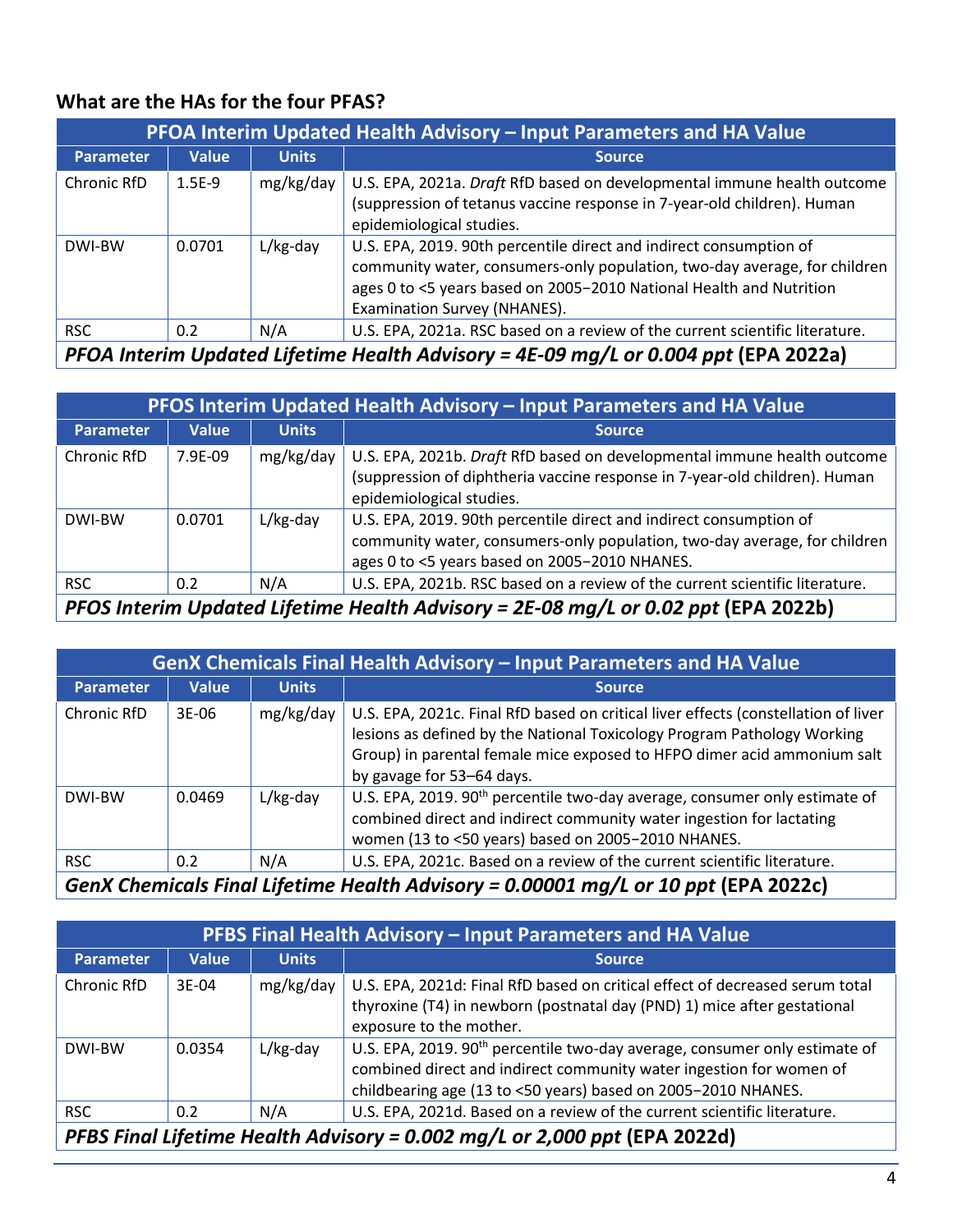# **Application of Health Advisories to Different Exposure Scenarios**

Because the critical effects identified for PFOA, PFOS, and PFBS are developmental effects that can potentially result from short-term exposure to these PFAS during a critical period of development, EPA guidelines support applying the lifetime health advisories for these three PFAS to both short-term and chronic risk assessment scenarios (U.S. EPA, 1991).

The lifetime health advisory for GenX chemicals used a chronic RfD from the final EPA toxicity assessment (U.S. EPA, 2021c) based on the critical effect of adverse liver effects in adults (parental females) from a subchronic study (53–64 day exposure). In the assessment, a 10X  $UF<sub>S</sub>$  for subchronic to chronic exposure was applied to derive the chronic RfD (U.S. EPA, 2021c). Because the critical effect identified for GenX chemicals is in adults, the HA applies to chronic exposure scenarios. The HA was based on exposure to lactating women, an adult life stage with the greatest drinking water intake rate. Application of the GenX chemicals HA to a shorter-term risk assessment scenario would provide a conservative, health protective approach in the absence of other information.

## **Consideration of Noncancer Health Risks from PFAS Mixtures**

EPA recently released a *Draft Framework for Estimating Noncancer Health Risks Associated with Mixtures of Per- and Polyfluoroalkyl Substances (PFAS)* that is currently undergoing SAB review (U.S. EPA, 2021e). That draft document provides a flexible, data-driven framework that facilitates practical evaluation of two or more PFAS based on current, available EPA chemical mixtures approaches and methods. Examples are presented for three approaches—Hazard Index (HI), Relative Potency Factor (RPF), and Mixture BMD—to demonstrate application to PFAS mixtures. To use these approaches, specific input values and information for each PFAS are needed or can be developed.

The health advisory documents provide an example of how to use the HI approach to assess the potential noncancer risk of a mixture of PFOA, PFOS, GenX chemicals, and PFBS (U.S. EPA, 2022 a-d). A mixture PFAS HI can be calculated when health-based water concentrations (e.g., HAs, MCLGs) for a set of PFAS are available or can be calculated. In the example, hazard quotients (HQs) are calculated by dividing the measured component PFAS concentration in water (e.g., expressed as ng/L) by the relevant HA (e.g., expressed as ng/L), as shown in the equation below. Component HQs are then summed across the PFAS mixture to yield the mixture PFAS HI. A mixture PFAS HI greater than 1 indicates an exceedance of the health protective level and indicates potential human health risk for noncancer effects from the PFAS mixture in water. When component health-based water concentrations (in this case, HAs) are below the analytical method detection limit, as is the case for PFOA and PFOS, such individual component HQs exceed 1, meaning that any detectable level of PFOA or PFOS will result in an HI greater than 1 for the whole mixture. Further analysis could provide a refined assessment of the potential for health effects associated with the individual PFAS and their contributions to the potential joint toxicity associated with the mixture. For more details, please see U.S. EPA (2021e).

$$
HI = \left(\frac{[PFOA_{water}]}{[PFOA_{HA}]} \right) + \left(\frac{[PFOS_{water}]}{[PFOS_{HA}]} \right) + \left(\frac{[GenX_{water}]}{[GenX_{HA}]} \right) + \left(\frac{[PFBS_{water}]}{[PFBS_{HA}]} \right)
$$

Where:

**HI** = hazard index; **[PFASwater]** = concentration for a given PFAS in water; **[PFASHA]** = the HA value for a given PFAS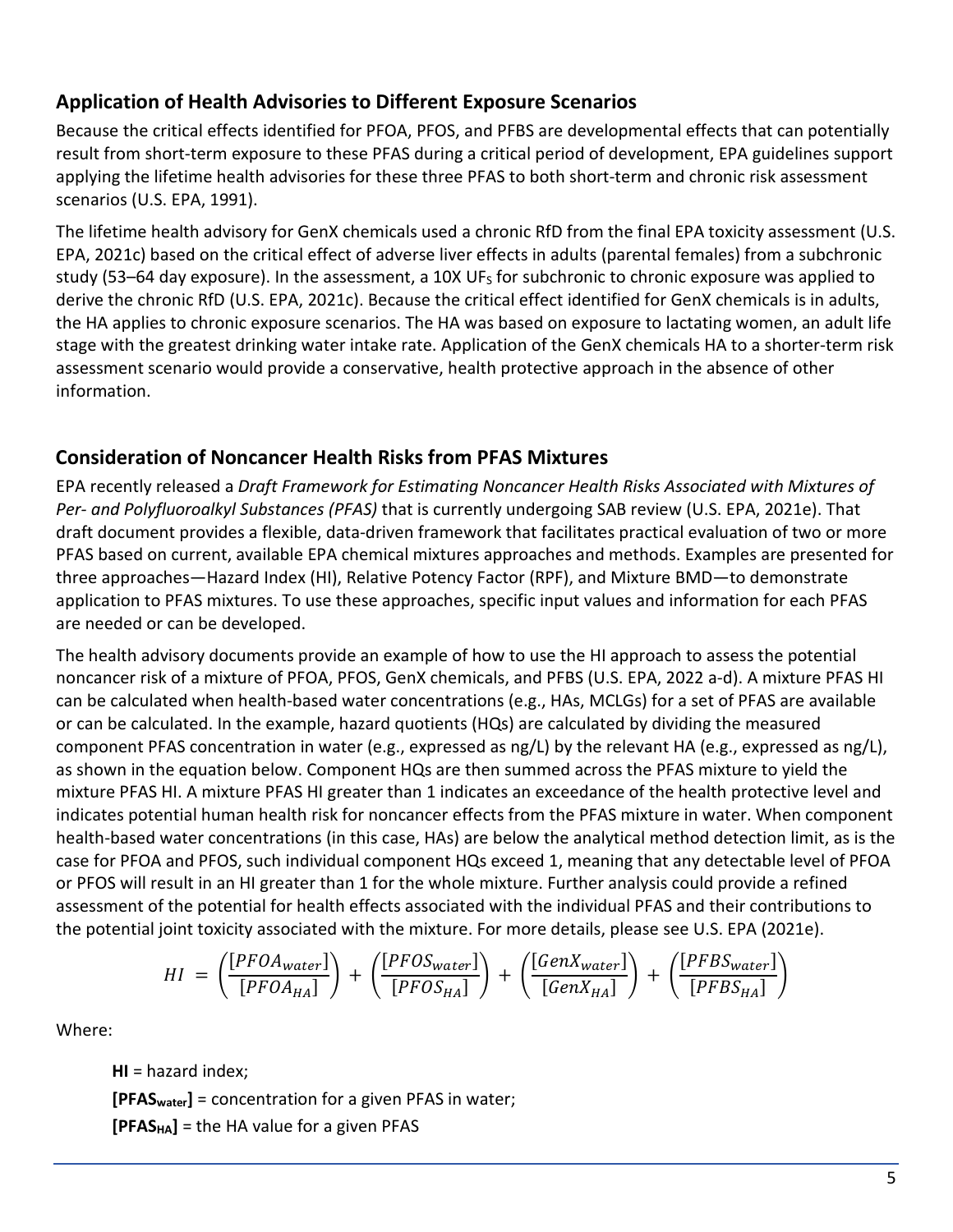# **Where can I find more information?**

To view the HA documents, go to[: https://www.epa.gov/sdwa/drinking-water-health-advisories-has](https://www.epa.gov/sdwa/drinking-water-health-advisories-has)

To view the PFAS Strategic Roadmap: EPA's Commitments to Action 2021-2024, go to: <https://www.epa.gov/pfas/pfas-strategic-roadmap-epas-commitments-action-2021-2024>

For information on drinking water, go to: [www.epa.gov/safewater](http://www.epa.gov/safewater) 

## **References**

- U.S. EPA (U.S. Environmental Protection Agency). 1991. *Guidelines for Developmental Toxicity Risk Assessment*. EPA-600-FR-91-001. EPA, Risk Assessment Forum, Washington, DC. Accessed April 2022. [https://www.epa.gov/sites/default/files/2014-11/documents/dev\\_tox.pdf.](https://www.epa.gov/sites/default/files/2014-11/documents/dev_tox.pdf)
- U.S. EPA (U.S. Environmental Protection Agency). 2000. Methodology for Deriving Ambient Water Quality Criteria for the Protection of Human Health (2000). EPA-822-B-00-004. EPA, Office of Water, Washington, DC. [https://www.epa.gov/sites/default/files/2018-10/documents/methodology-wqc](https://www.epa.gov/sites/default/files/2018-10/documents/methodology-wqc-protection-hh-2000.pdf)[protection-hh-2000.pdf.](https://www.epa.gov/sites/default/files/2018-10/documents/methodology-wqc-protection-hh-2000.pdf)
- U.S. EPA (U.S. Environmental Protection Agency). 2002. A Review of the Reference Dose and Reference Concentration Process. EPA/630/P-02/002F. EPA, Risk Assessment Forum, Washington, DC. Accessed May 2022. [https://www.epa.gov/sites/default/files/2014-12/documents/rfd-final.pdf.](https://www.epa.gov/sites/default/files/2014-12/documents/rfd-final.pdf)
- [U.S.](https://usepa-my.sharepoint.com/personal/flaherty_colleen_epa_gov/Documents/Documents/OST/Perfluorinated%20Compounds/GenX/Comms/GenX%20HA/U.S) EPA (U.S. Environmental Protection Agency). 2016a. Drinking Water Health Advisory for Perfluorooctanoic Acid (PFOA). EPA-822-R-16-005. EPA, Office of Water, Washington, DC. Accessed June 2022. [https://www.epa.gov/sites/production/files/2016-05/documents/pfoa\\_health\\_advisory\\_final](https://www.epa.gov/sites/production/files/2016-05/documents/pfoa_health_advisory_final-plain.pdf)[plain.pdf.](https://www.epa.gov/sites/production/files/2016-05/documents/pfoa_health_advisory_final-plain.pdf)
- EPA (U.S. Environmental Protection Agency). 2016b. Drinking Water Health Advisory for Perfluorooctane Sulfonate (PFOS). EPA-822-R-16-004. EPA, Office of Water, Washington, DC. Accessed June 2022. [https://www.epa.gov/sites/default/files/2016-05/documents/pfos\\_health\\_advisory\\_final\\_508.pdf.](https://www.epa.gov/sites/default/files/2016-05/documents/pfos_health_advisory_final_508.pdf)
- U.S. EPA (U.S. Environmental Protection Agency). 2019. Exposure Factors Handbook Chapter 3 (Update): Ingestion of Water and Other Select Liquids. U.S. EPA Office of Research and Development, Washington, DC, EPA/600/R-18/259F. [https://www.epa.gov/sites/default/files/2019-](https://www.epa.gov/sites/default/files/2019-02/documents/efh_-_chapter_3_update.pdf) 02/documents/efh - chapter 3 update.pdf.
- U.S. EPA (U.S. Environmental Protection Agency). 2021a. *External Peer Review Draft: Proposed Approaches to the Derivation of a Draft Maximum Contaminant Level Goal for Perfluorooctanoic Acid (PFOA) (CASRN 335-67-1) in Drinking Water*. EPA- 822-D-21-001*.* EPA, Office of Water, Washington, DC. Accessed April 2022. [https://sab.epa.gov/ords/sab/f?p=100:18:16490947993:::RP,18:P18\\_ID:2601.](https://sab.epa.gov/ords/sab/f?p=100:18:16490947993:::RP,18:P18_ID:2601)
- U.S. EPA (U.S. Environmental Protection Agency). 2021b. *External Peer Review Draft: Proposed Approaches to the Derivation of a Draft Maximum Contaminant Level Goal for Perfluorooctane Sulfonic Acid (PFOS) CASRN 1763-23-1 in Drinking Water.* EPA-822-D-21-002. EPA, Office of Water, Washington, DC. Accessed April 2022. [https://sab.epa.gov/ords/sab/f?p=100:18:16490947993:::RP,18:P18\\_ID:2601.](https://sab.epa.gov/ords/sab/f?p=100:18:16490947993:::RP,18:P18_ID:2601)
- U.S. EPA (U.S. Environmental Protection Agency). 2021c. Human Health Toxicity Values for Hexafluoropropylene Oxide (HFPO) Dimer Acid and Its Ammonium Salt (CASRN 13252-13-6 and CASRN 62037-80-3). Also Known as "GenX Chemicals." EPA/822/R-21/010. EPA, Office of Water, Health and Ecological Criteria Division, Washington, DC. [https://www.epa.gov/chemical-research/human-health-](https://www.epa.gov/chemical-research/human-health-toxicity-assessments-genx-chemicals)